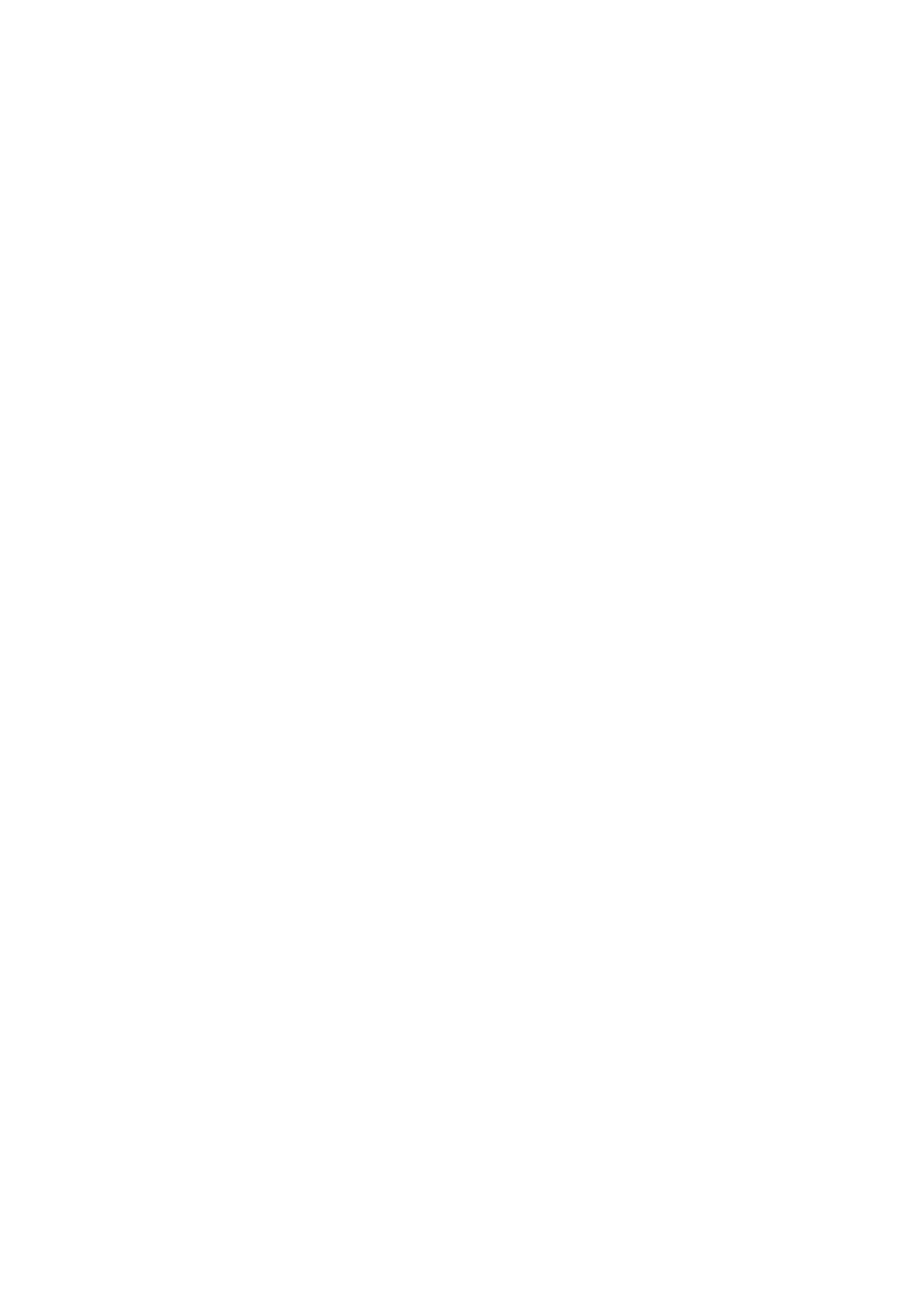#### **In the case of Price v. the United Kingdom,**

The European Court of Human Rights (Third Section), sitting as a Chamber composed of:

Mr J.-P. COSTA, *President*,

- Mr W. FUHRMANN,
- Mr L. LOUCAIDES,
- Sir Nicolas BRATZA,
- Mrs H.S. GREVE,
- Mr K. TRAJA,
- Mr M. UGREKHELIDZE, *judges*,

and Mrs S. DOLLÉ, *Section Registrar*,

Having deliberated in private on 12 September 2000 and 19 June 2001,

Delivers the following judgment, which was adopted on the lastmentioned date:

### PROCEDURE

1. The case originated in an application (no. 33394/96) against the United Kingdom of Great Britain and Northern Ireland lodged with the European Commission of Human Rights under former Article 25 of the Convention for the Protection of Human Rights and Fundamental Freedoms ("the Convention") by a United Kingdom national, Ms Adele Ursula Price ("the applicant"), on 23 July 1996.

2. The applicant, who was granted legal aid, was represented before the Court by Mr P. Bloom, a lawyer practising in Spilsby, Lincolnshire. The United Kingdom Government ("the Government") were represented by their Agent, Ms H. Fieldsend, of the Foreign and Commonwealth Office.

3. The applicant alleged that her committal to prison and her treatment in detention violated Article 3 of the Convention.

4. The application was transmitted to the Court on 1 November 1998, when Protocol No. 11 to the Convention came into force (Article 5  $\S$  2 of Protocol No. 11). It was allocated to the Third Section of the Court (Rule 52 § 1 of the Rules of Court). Within that Section, the Chamber that would consider the case (Article 27  $\S$  1 of the Convention) was constituted as provided in Rule 26 § 1.

5. By a decision of 12 September 2000 the Chamber declared the application admissible [*Note by the Registry*. The Court's decision is obtainable from the Registry].

6. The Chamber having decided, after consulting the parties, that no hearing on the merits was required (Rule 59 § 2 *in fine*), the parties replied in writing to each other's observations.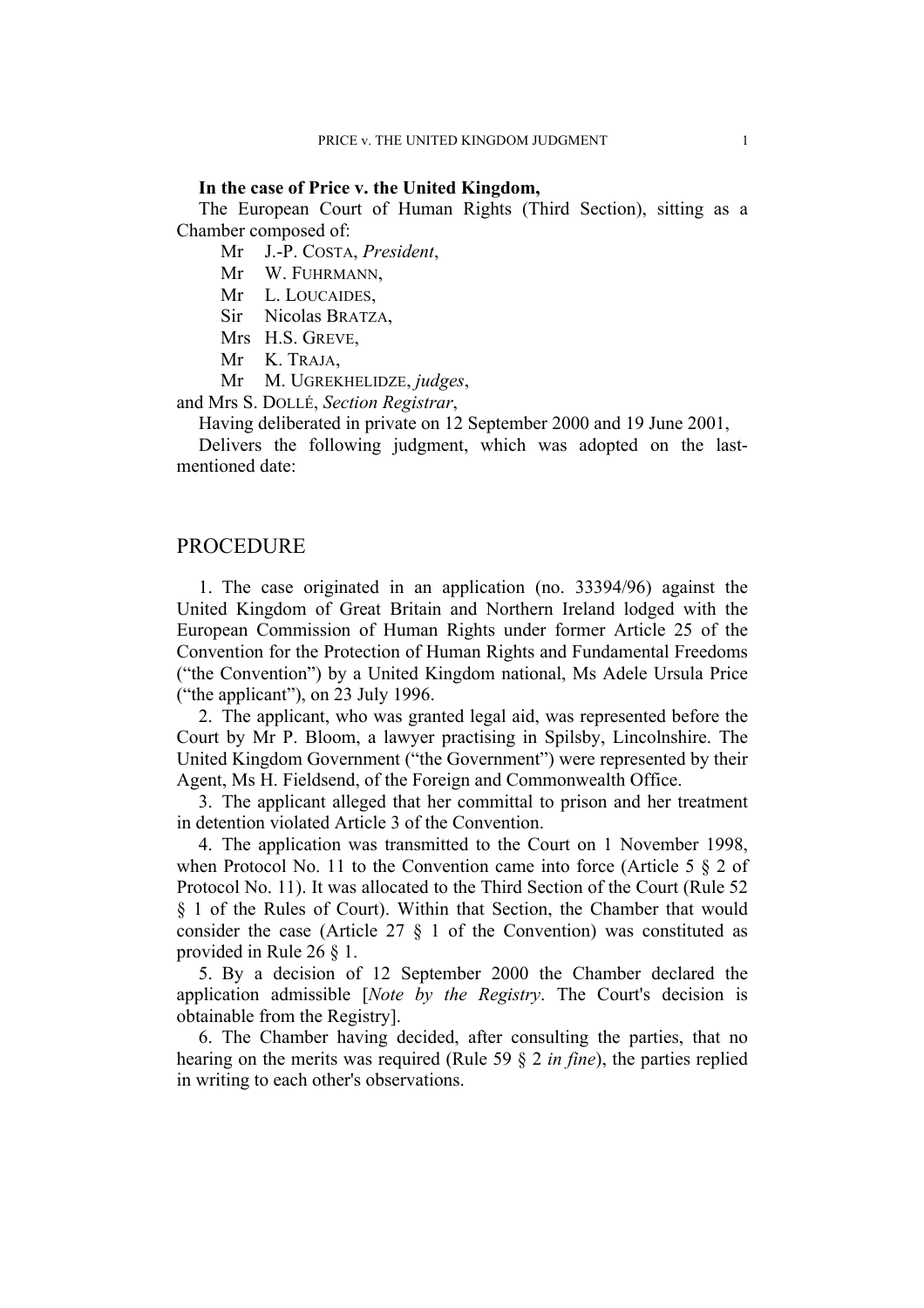# THE FACTS

#### I. THE CIRCUMSTANCES OF THE CASE

7. The applicant is four-limb deficient as a result of phocomelia due to thalidomide. She also suffers from problems with her kidneys. On 20 January 1995, in the course of civil proceedings in Lincoln County Court for recovery of a judgment debt, she refused to answer questions put to her concerning her financial position and was committed to prison for seven days for contempt of court. In the applicant's recollection, the judge ordered that she should be taken directly to Wakefield Prison. Before leaving the court the applicant asked a court officer if she could take the battery charger for her wheelchair with her. She alleges that the officer told her that this would be considered a luxury item and that she would not, therefore, be able to bring it.

8. Because the applicant's case had been heard during the afternoon of 20 January 1995, it was not possible to take her to prison until the next day and she spent that night in a cell in Lincoln Police Station. This cell, which contained a wooden bed and a mattress, was not specially adapted for a disabled person. The applicant alleges that she was forced to sleep in her wheelchair since the bed was hard and would have caused pain in her hips, that the emergency buttons and light switches were out of her reach, and that she was unable to use the toilet since it was higher than her wheelchair and therefore inaccessible.

9. The custody record states that on arrival, at 7.20 p.m., the applicant informed the custody officer that she suffered from kidney trouble and a recurring ear infection but that she did not require any medication or to see a doctor at that time. At 7.50 p.m. she declined a meal and a hot drink. At 8.50 p.m. the applicant said she was cold so the officer wrapped her in two blankets. When she was checked on again at 9.15 p.m. the applicant was still complaining of being cold. At 9.35 p.m., since she was still cold and had a headache caused by the cold, another blanket was wrapped around her. She was offered a hot drink which she refused. The applicant was asleep at 10 p.m., but by 10.50 p.m. she was awake again, complaining about the cold, and again refused a hot drink. At 11.15 p.m. she asked to see a doctor, who arrived at 11.50 p.m. The doctor's note of his examination of the applicant at 12.35 a.m. states:

"Patient complained of feeling cold, headache and queasy (no food since admission – offered but refused). Talking quite sensibly, not obviously hypothermia, seated in wheelchair. Tells me unable to lie flat and sleeps on sofa, sitting up, at home. On Erythromycin for ear infection. On examination ears NAD Nystigmus J36. Unfortunately the facilities available in the cells for this type of disabled person (*sic*). Really requires a room temp in the high 70's as not moving/not able to move around.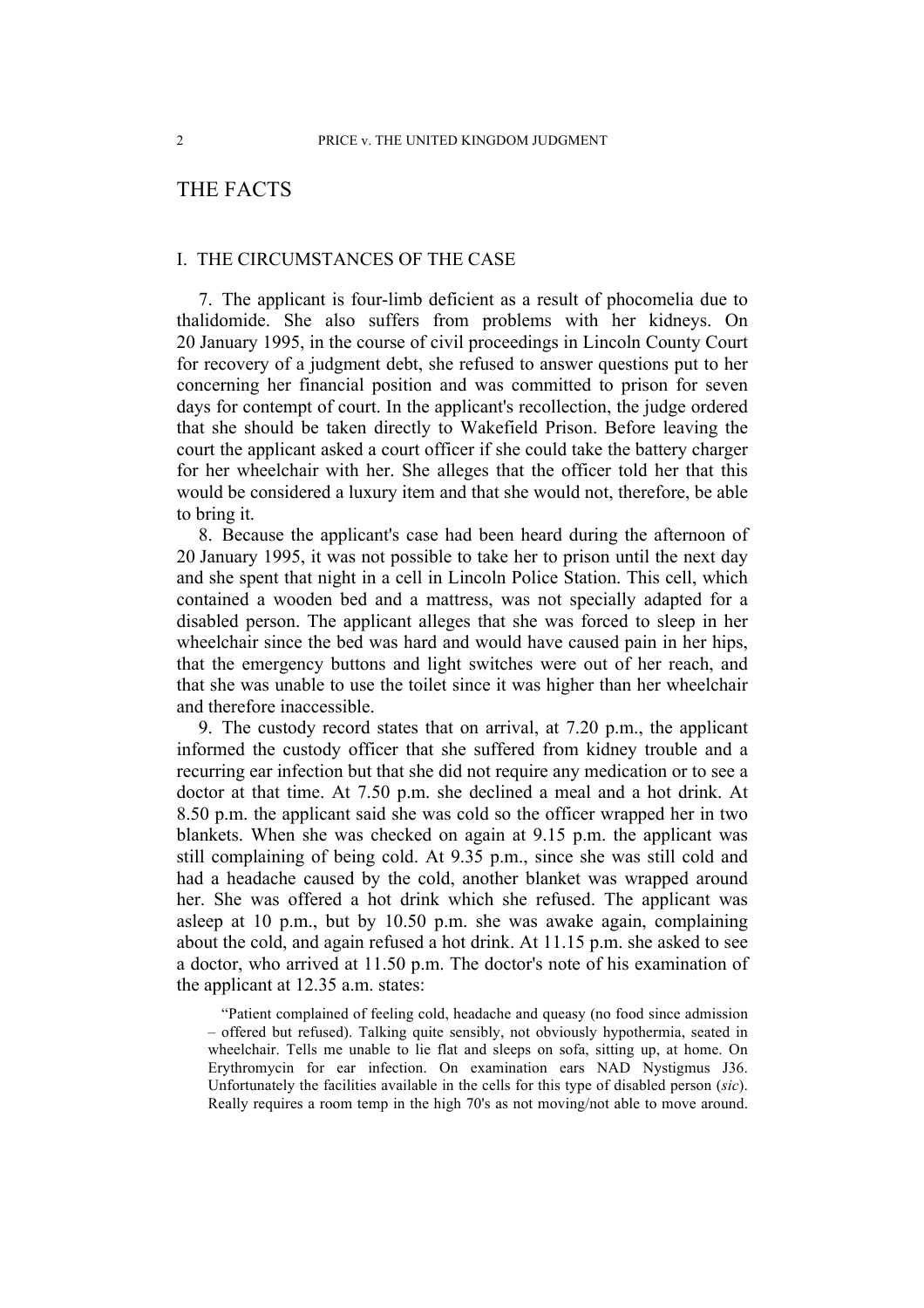Insulated with 'space blanket' and extra blankets. Offered/given Paracetamol and [bn] stemetil as no co-proxamol available."

10. According to the custody record, the applicant slept until 7 a.m., when she was moved to another cell and offered food and drink, which she refused. At 8.30 a.m. she was taken to New Hall Women's Prison, Wakefield, where she was detained until the afternoon of 23 January 1995.

11. The applicant was not placed in a normal cell in New Hall, but was instead detained in the prison's health care centre. Her cell had a wider door for wheelchair access, handles for the disabled in the toilet recess and a hydraulic hospital bed. On arrival at the prison the applicant completed a medical questionnaire. She stated that she had health worries but that they were "under control – takes it as it comes". Staff Nurse Broadhead, who countersigned the questionnaire, wrote:

"Admitted into hospital mainly for mobility problems. Inmate has thalidomide and uses an electric wheelchair which would be difficult to use in the main prison due to steps e.g. to dining room. Has not brought chair charger with her as she says police wouldn't let her.

She suffers from urological problems and has intermittent renal failure ... Is able to feed herself if food is cut up, is able to use cup. Manages on and off the toilet to P.U. [pass urine] but will need assistance with B.O. [opening bowels] in order to clean herself.

Usually sleeps on a couch at home and her dog helps her up during the night. Will need assistance here during the night to get off bed to use the toilet. Will try to use the hospital bed with backrest out. Contacted Dr Rhodes re help for night nurse. Memo done to Night Orderly Officer and Security re assistance at night and need to unlock ...

She is allergic to many antibiotics ... Needs frequent changes of clothes due to urinary problems.

Has settled into unit and eaten dinner.

PS: Cannot be lifted in normal fashion as she has a persistently dislocated shoulder due to an old injury."

12. The applicant was examined by Dr Kidd, whose notes stated:

"New reception.

Thalidomide victim with numerous deformities including absent arms upper/lower with dislocating L shoulder and no use in R upper limb. Both lower limbs are absent with small feet.

Bladder – is unable to empty completely and gets frequent retentions (when she needs catheterisation) and infection ...

Bowels – ... unable to manually clean herself.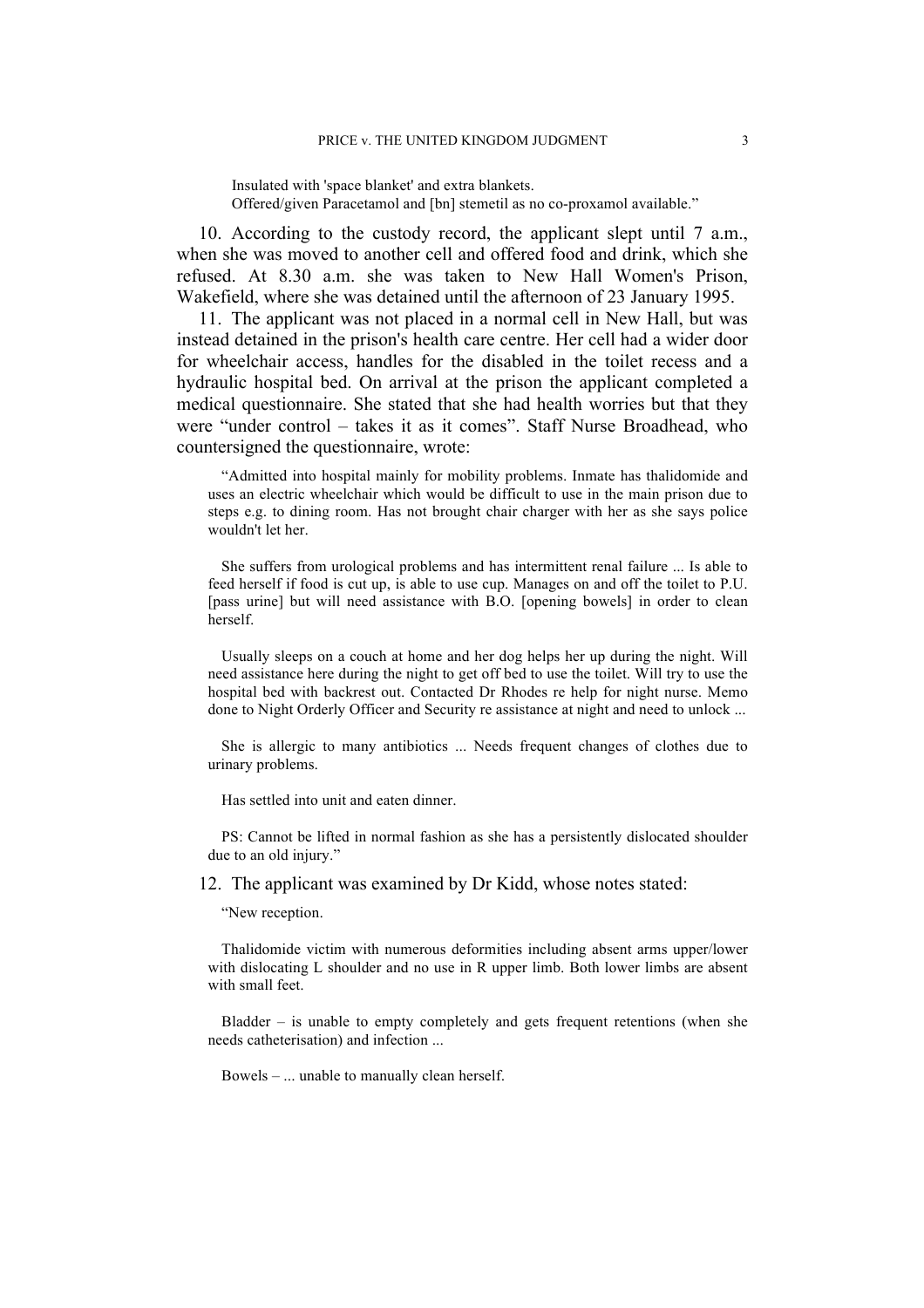At home she is relatively independent tho' has numerous services including electric wheelchair – which may need recharging over W/E [weekend].

In hospital has difficulty with

bed – too high sink – unable to reach mobility – battery running down fluid intake – likes to take juice and there is none diet – vegetarian general hygiene – needs help ...

Needs: fluid intake batteries recharged adequate temperature ..."

13. A "continuous medical record" on the applicant was kept during her detention. The first entry, dated 21 January 1995, stated:

"I asked duty Governor, Mr Ellis, to give permission for a battery charger for Adele's wheelchair to be brought in if we could arrange it. He agreed to this and whilst here we pointed out the numerous problems staff may encounter with this inmate i.e.

(1) Needs lifting in and out of bed and she says this is usually done by one person standing behind her with arms around her midriff then lifting her either onto the bed or onto her wheelchair.

(2) She has, at home, a device worked by compression that gets her in and out of the bath. If she doesn't have a daily bath she risks developing sores, especially where her foot lies across her 'leg'.

(3) Because of recurrent urinary infections she should take two litres of fluid daily but usually has juice and doesn't like water, therefore will probably reduce her fluid intake. After some consideration Mr Ellis decided that if we could find Adele a suitable place in outside hospital he would licence her to go, but we do not have any medical condition to admit her to hospital with. Dr Kidd will review Adele tomorrow, as he thinks there is a likelihood she will develop a UTI [urinary tract infection]."

14. The nurses who cared for the applicant during her detention kept a contemporaneous record, which stated for the night of 21 January 1995:

"Impossible to toilet during the night. Have been into Adele's cell twice. Took over 1/2 hour to toilet her then could not get her back on the bed. Given analgesia and she is getting a great deal of pain through lying on a solid mattress. Very difficult to care for her with one nurse."

15. The applicant alleged that on the evening of 21 January 1995 she was lifted onto the toilet by a female prison officer, but was then left sitting on the toilet for over three hours until she agreed to allow a male nursing officer to clean her and help her off the toilet. The Government submitted that on 21 January 1995 there was only one female nurse on duty, Nurse Lister, and that she enlisted the help of two male members of staff, Senior Officer Tingle and Officer Bowman, and that the two male members of staff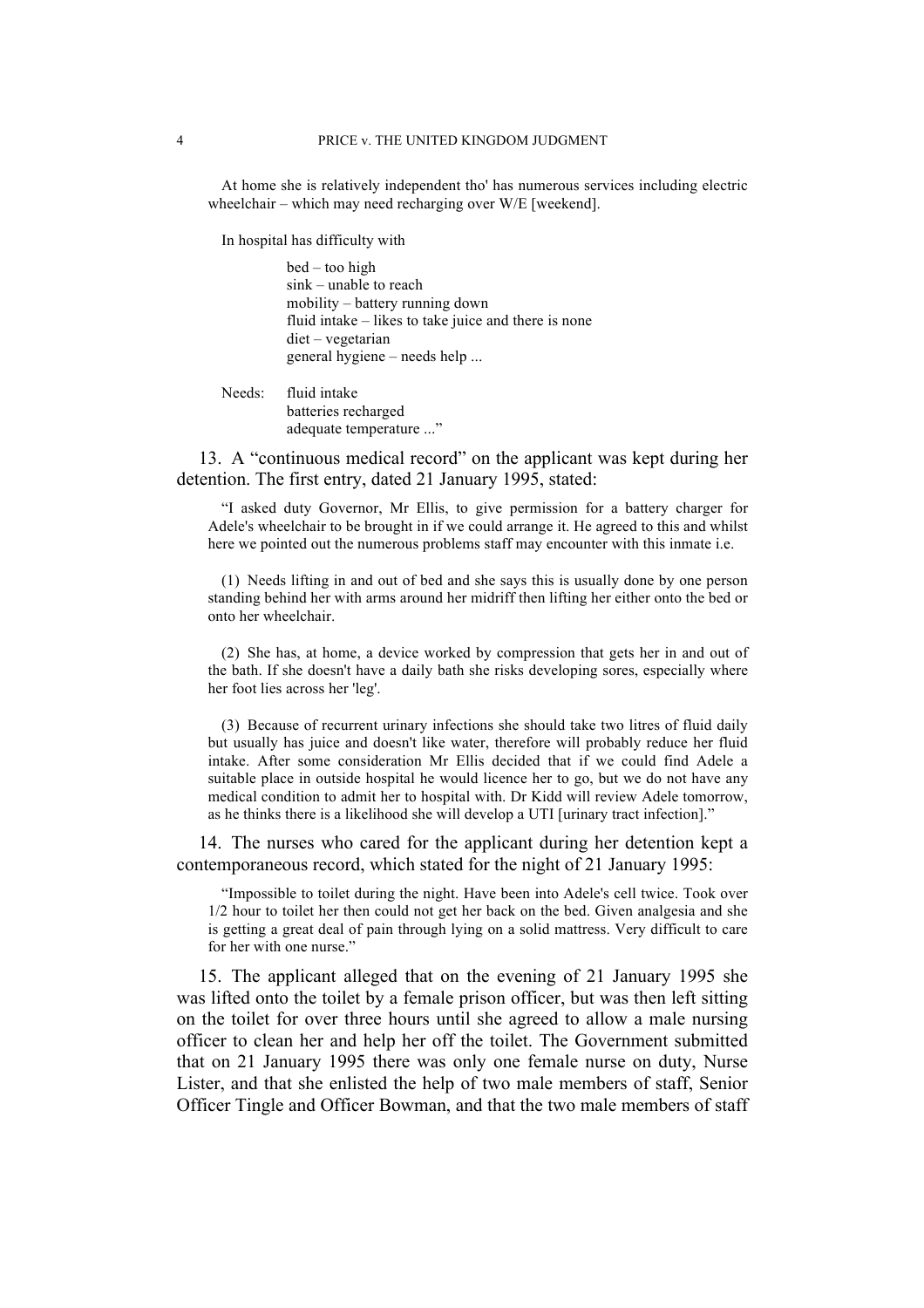assisted Nurse Lister in sitting the applicant up and then left the room while the applicant moved her bowels. Nurse Lister then cleaned the applicant and laid her back down. It is unclear from the Government's submissions whether Senior Officer Tingle and Officer Bowman were nursing staff or whether they were prison officers without nursing qualifications. The applicant further claimed that later that evening, a female nurse who was assisting her onto the toilet removed her bedclothes in the presence of two male prison nursing officers, thereby exposing her, naked from the chest down, to the male officers. The Government denied that these incidents occurred. They pointed out that prior to her release the applicant made a complaint to the prison governor concerning the lack of adequate facilities, but containing no mention of the above events.

16. An agency nurse was employed to care for the applicant during the night of 22 to 23 January 1995. The entries in the nursing record for 22 January stated:

"Says she finds bed uncomfortable and there is a risk of her developing bed sores, but she is not completely immobile and is able to shift her weight about the bed. No problems with diet but fluid intake diminished due to her not liking water. There is a need for us to separate Adele's little whims from her genuine problems.

Bowels opened, says she's in retention and has not PU'd [passed urine] since 01.00 hours, refusing to drink water, refuses to get ready for bed until 8 p.m.

Night – 21.50 asked to be put to bed. When asked why she was not in bed says day staff said agency nurse was going to wash her and put her to bed.

23.10 asked to be moved as she was having pains in 'legs'. Coproximol given and sat up. Settled and slept later. Has not PU. Has been drinking."

17. The remission provisions in sections 45 and 33 of the Criminal Justice Act 1991 meant that the applicant had only to serve half the sentence imposed, namely, three and a half days. Prior to her release, on 23 January 1995, the applicant was examined by Dr Kidd who found she needed catheterising due to urine retention. The medical record stated:

"For release this afternoon as soon as transport arrangements can be made. ...

To have bath and bladder emptied via catheter before leaving.

When asked if she had any specific medical complaints – she only asked for a bath and to be catheterised.

She had some complaints about her sleeping arrangements. Said that Gv. Mr Ellis had said that she could sleep on a chair and have her cell door open all night. Given that she is due for release today she said her Governor's application was immaterial. ..."

18. The applicant was collected from prison by a friend. She claimed to have suffered health problems for ten weeks as a result of her treatment in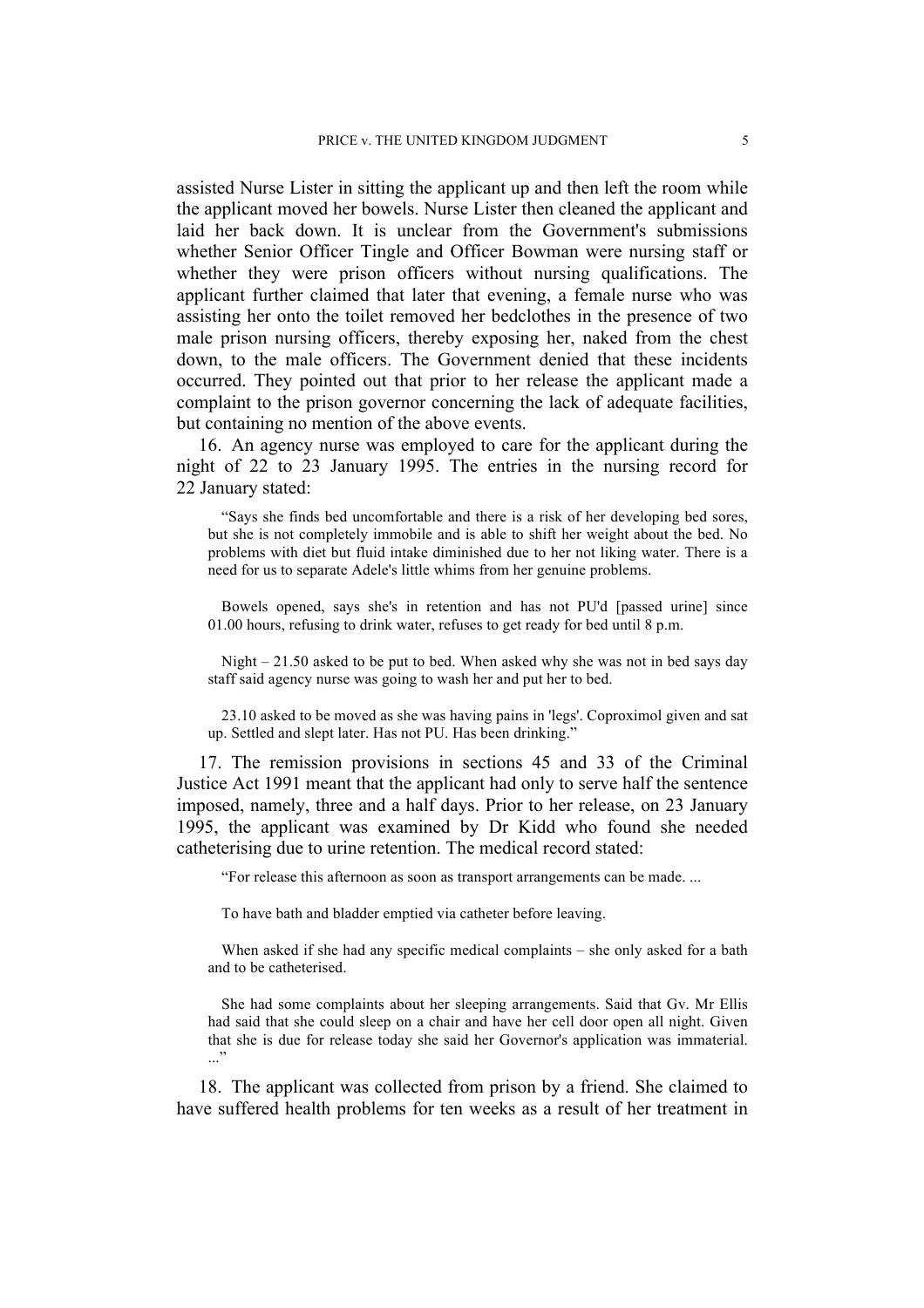detention, but has not provided direct medical evidence in support of this claim.

19. On 30 January 1995 the applicant consulted solicitors with a view to bringing an action in negligence against the Home Office. She was granted legal aid, limited to obtaining evidence and seeking counsel's opinion as to merits and quantum. In his opinion dated 6 March 1996, her counsel referred to the difficulties which the applicant was likely to face in proving that she had suffered the ill-treatment which she alleged, and referred to a judgment of the High Court (*Knight and Others v. Home Office and Another* [1990] 3 All England Law Reports 237) which held that, given the lack of resources, the standard of care required of a prison hospital was lower than that which would be required in an equivalent outside institution. Counsel advised that, in the light of this case-law and the difficulties of proof which she faced, the applicant had a limited prospect of success in her claim and that, even if successful, damages were not likely to exceed 3,000 pounds sterling. In the light of this advice, the applicant's legal aid certificate was discharged on 13 May 1996.

#### II. RELEVANT DOMESTIC LAW AND PRACTICE

20. It is not normal practice for the County Court to give any direction as to where a particular defendant should be detained. Section 12(1)-(2) of the Prison Act 1952 provides that it is for the Secretary of State to allocate a prisoner to any prison:

"12 (1) A prisoner, whether sentenced to imprisonment or committed to prison on remand or pending trial or otherwise, may be lawfully confined in any prison.

(2) Prisoners shall be committed to such prisons as the Secretary of State may from time to time direct, and may by the direction of the Secretary of State be removed during the term of their imprisonment from the prison in which they are confined to any other prison."

# THE LAW

### I. ALLEGED VIOLATION OF ARTICLE 3 OF THE CONVENTION

21. The applicant alleged that her committal to prison and treatment in detention violated Article 3 of the Convention, which provides as follows:

"No one shall be subjected to torture or to inhuman or degrading treatment or punishment."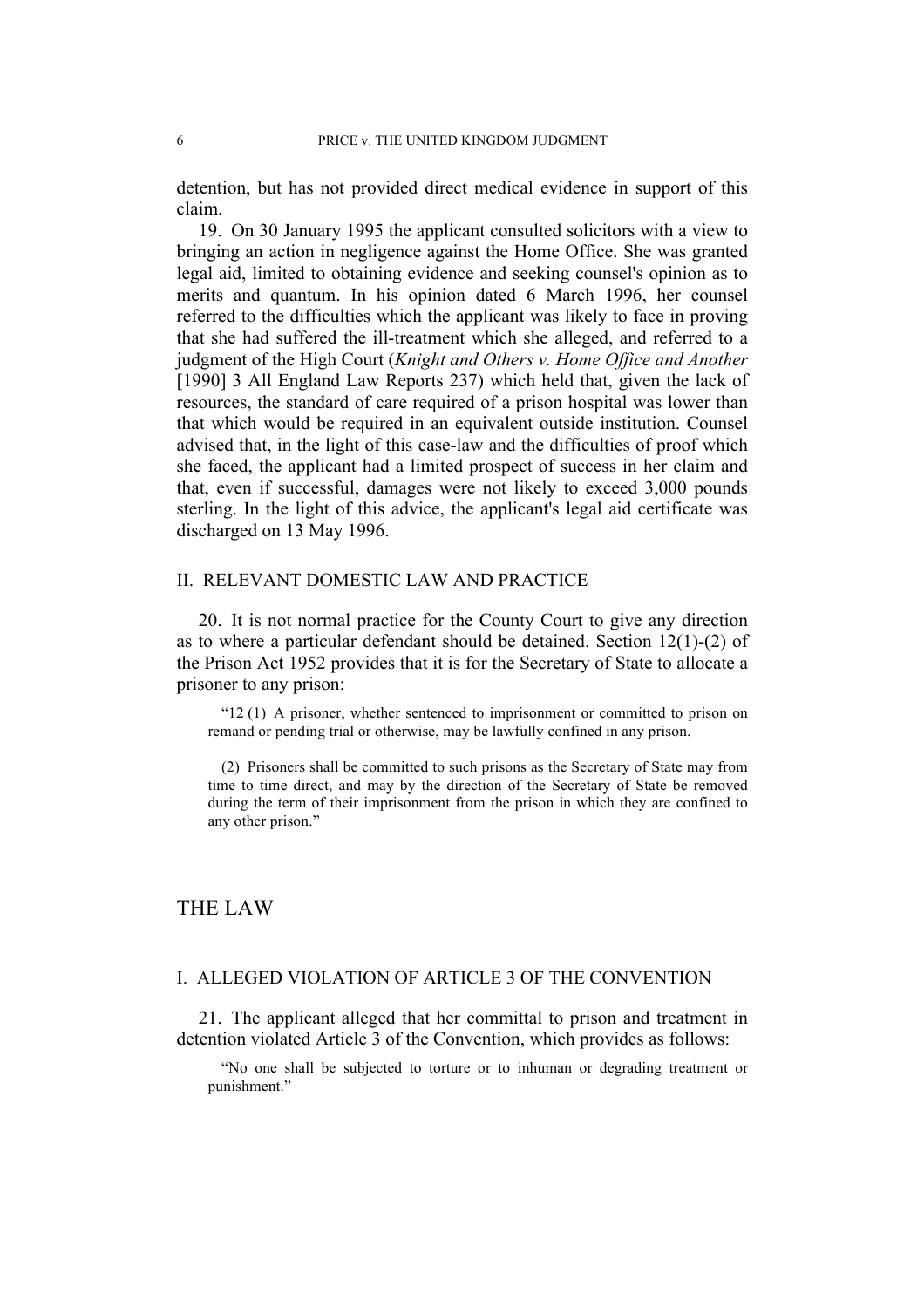22. The Government submitted that with the passage of time it was impossible to establish whether or not any indication had been given by the sentencing judge as to where the applicant should be detained, although it was not normal practice for the County Court to give any such direction. The police and prison authorities had direct knowledge of the facilities available in police stations and prisons and it was, therefore, more appropriate for the courts to leave allocation decisions to these bodies. Even if the judge did not directly consider the applicant's special needs, this could not in itself amount to a breach of Article 3 unless there was a real risk of serious ill-treatment, which did not arise in the applicant's case.

The treatment the applicant received while in detention fell considerably short of the minimum level of severity necessary to raise an issue under Article 3. Thus, her special circumstances were recognised on her reception at New Hall and she was placed in the health care centre, with access to nursing staff who took appropriate measures to ensure that her needs were met with regard to food, drink and hygiene. The Government denied that the applicant was attended to by a male officer or was subjected to any humiliating or degrading treatment as a result of exposure to male officers, and reminded the Court that, according to its case-law, it is for the applicant to prove the substance of her allegations beyond reasonable doubt.

23. The applicant submitted that the sentencing judge was well aware of her health problems but nonetheless decided to commit her to prison without first ensuring that there would be adequate facilities. At the police station she was detained in cold conditions which provoked a kidney infection. Her cell in the prison health care centre was not adapted to her needs, as was recognised by the prison doctor who examined her on admission, and the nurses and prison officers who cared for her were unsympathetic and did little to help. Throughout the period of her detention she had been subjected to inhuman and degrading treatment which had left her with physical and psychological scars.

24. The Court recalls that ill-treatment must attain a minimum level of severity if it is to fall within the scope of Article 3. The assessment of this minimum level of severity is relative; it depends on all the circumstances of the case, such as the duration of the treatment, its physical and mental effects and, in some cases, the sex, age and state of health of the victim.

In considering whether treatment is "degrading" within the meaning of Article 3, one of the factors which the Court will take into account is the question whether its object was to humiliate and debase the person concerned, although the absence of any such purpose cannot conclusively rule out a finding of violation of Article 3 (see *Peers v. Greece*, no. 28524/95, §§ 67-68 and 74, ECHR 2001-III).

25. In this case the applicant, a four-limb-deficient thalidomide victim with numerous heath problems including defective kidneys, committed contempt of court in the course of civil proceedings and was ordered by a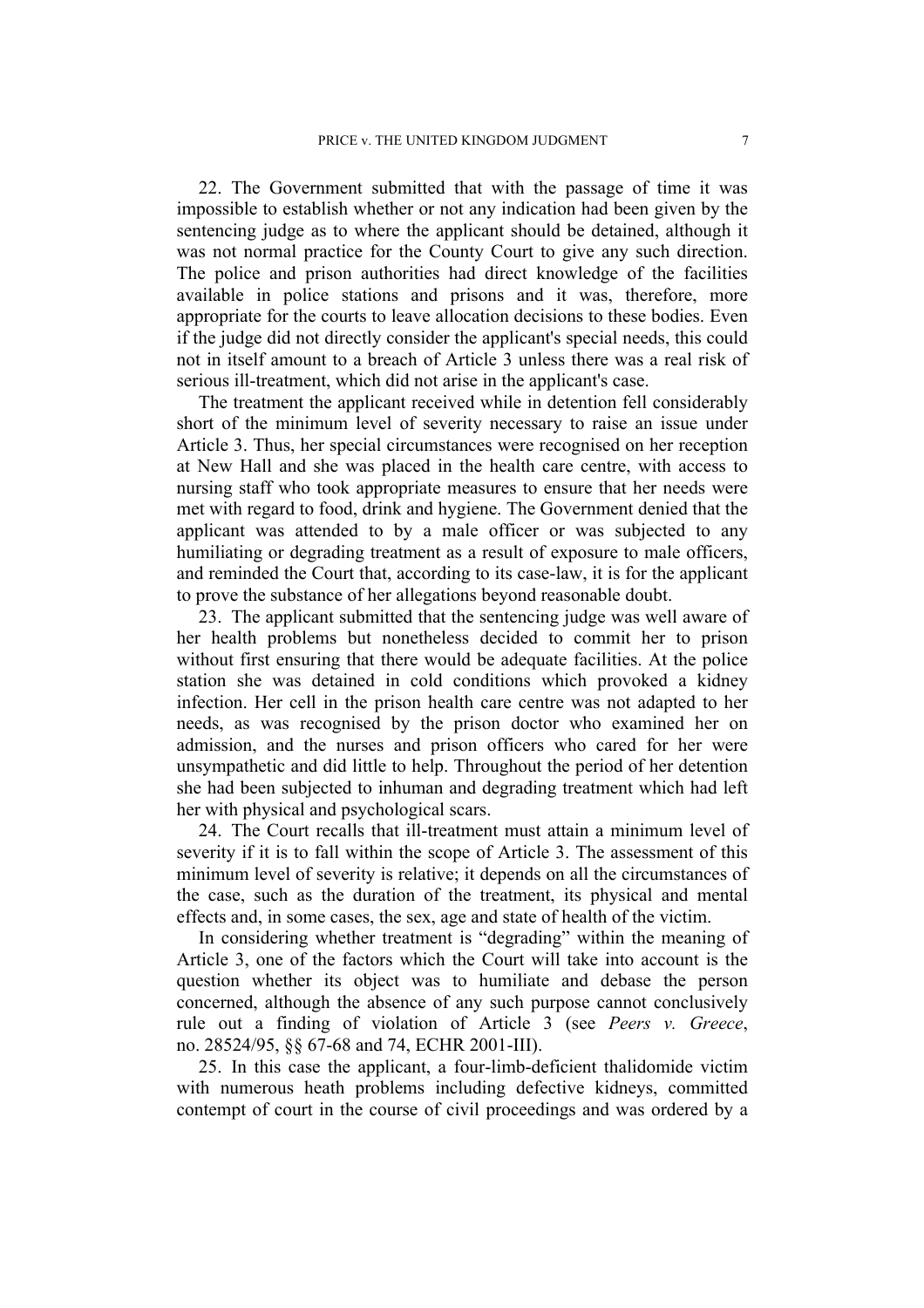judge to be detained for seven days (although, as a result of the rules on remission of sentences, she was in fact detained for three nights and four days). It appears that, in accordance with English law and practice, the sentencing judge took no steps, before committing the applicant to immediate imprisonment – a particularly harsh sentence in this case – to ascertain where she would be detained or to ensure that it would be possible to provide facilities adequate to cope with her severe level of disability.

26. The applicant and the Government have submitted different accounts of the treatment she received while in detention and, so long after the event and in the absence of any findings by the domestic courts, it is difficult to establish in detail precisely what occurred. However, the Court considers it significant that the documentary evidence submitted by the Government, including the contemporaneous custody and medical records, indicate that the police and prison authorities were unable adequately to cope with the applicant's special needs.

27. During her first night of detention the applicant was kept in a cell in a local police station because it was too late in the day to take her to prison. The custody record shows that she was complaining of the cold every half hour – a serious problem for the applicant who suffered from recurring kidney problems and who, because of her disability, could not move around to keep warm. Finally, a doctor was called, who noted that the applicant could not use the bed and had to sleep in her wheelchair, that the facilities were not adapted to the needs of a disabled person and that the cell was too cold. The Court notes, however, that despite the doctor's findings no action was taken by the police officers responsible for the applicant's custody to ensure that she was removed to a more suitable place of detention, or released. Instead, the applicant had to remain in the cell all night, although the doctor did wrap her in a space blanket and gave her some painkillers.

28. The following day the applicant was taken to Wakefield Prison, where she was detained for three days and two nights. During her first night's detention the nursing record states that the duty nurse was unable to lift the applicant alone and thus had difficulty in helping her use the toilet. The applicant submits that, as a result, she was subjected to extremely humiliating treatment at the hands of male prison officers. The Government deny her account, but nonetheless it seems clear that male officers were required to assist in lifting the applicant on and off the toilet.

29. The Court observes that there are notes in the applicant's admission records by a doctor and staff nurse expressing concern over the problems that were likely to be encountered during her detention, including reaching the bed and toilet, hygiene and fluid intake, and mobility if the battery of her wheelchair ran down. Such was the concern that the prison governor authorised staff to try and find the applicant a place in an outside hospital. In the event, however, they were unable to transfer her because she was not suffering from any particular medical complaint. By the time of her release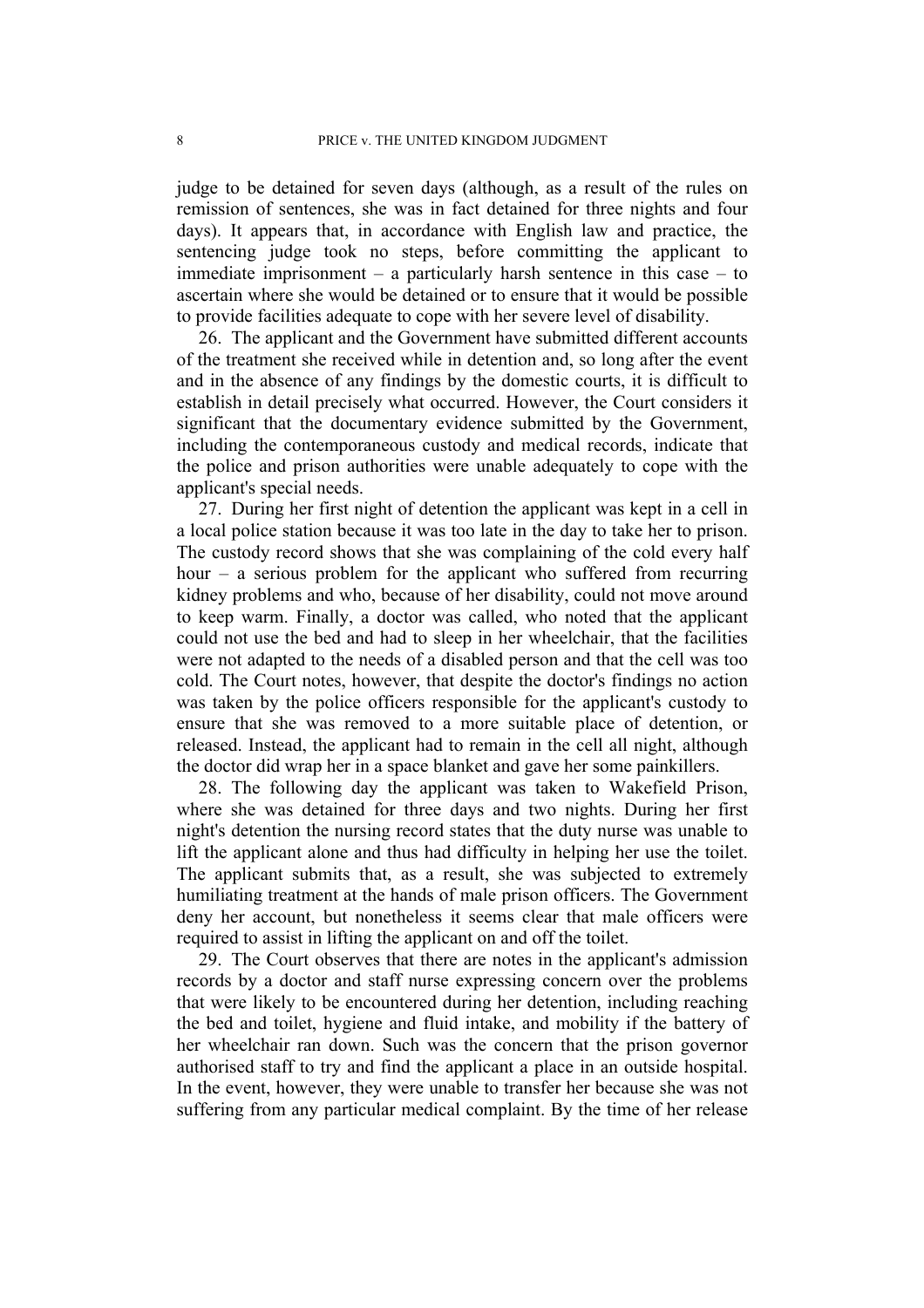the applicant had to be catheterised because the lack of fluid intake and problems in getting to the toilet had caused her to retain urine. She claims to have suffered health problems for ten weeks thereafter, but has supplied no medical evidence to support this.

30. There is no evidence in this case of any positive intention to humiliate or debase the applicant. However, the Court considers that to detain a severely disabled person in conditions where she is dangerously cold, risks developing sores because her bed is too hard or unreachable, and is unable to go to the toilet or keep clean without the greatest of difficulty, constitutes degrading treatment contrary to Article 3 of the Convention. It therefore finds a violation of this provision in the present case.

## II. APPLICATION OF ARTICLE 41 OF THE CONVENTION

#### 31. Article 41 of the Convention provides:

"If the Court finds that there has been a violation of the Convention or the Protocols thereto, and if the internal law of the High Contracting Party concerned allows only partial reparation to be made, the Court shall, if necessary, afford just satisfaction to the injured party."

#### **A. Damage**

32. The applicant claimed still to suffer the emotional and psychological consequences of her ill-treatment in detention, and asked the Court to award her 50,000 pounds sterling (GBP) as compensation for non-pecuniary damage.

33. The Government submitted that the applicant's claim was wholly excessive and unreasonable, particularly since no evidence had been provided to substantiate her allegations of continuing trauma. They reasoned that the finding of a violation would be adequate just satisfaction.

34. The Court, bearing in mind its above findings with regard to the illtreatment suffered by the applicant, considers that she suffered some nonpecuniary damage as a result of her detention, which cannot be compensated solely by the finding of a violation (see *Peers*, cited above, § 88). In determining the amount of the award it has regard, *inter alia*, to the facts that there was no intention to humiliate or debase the applicant and that she was deprived of her liberty for a relatively short period of time. In light of all the circumstances, it awards GBP 4,500 under this head.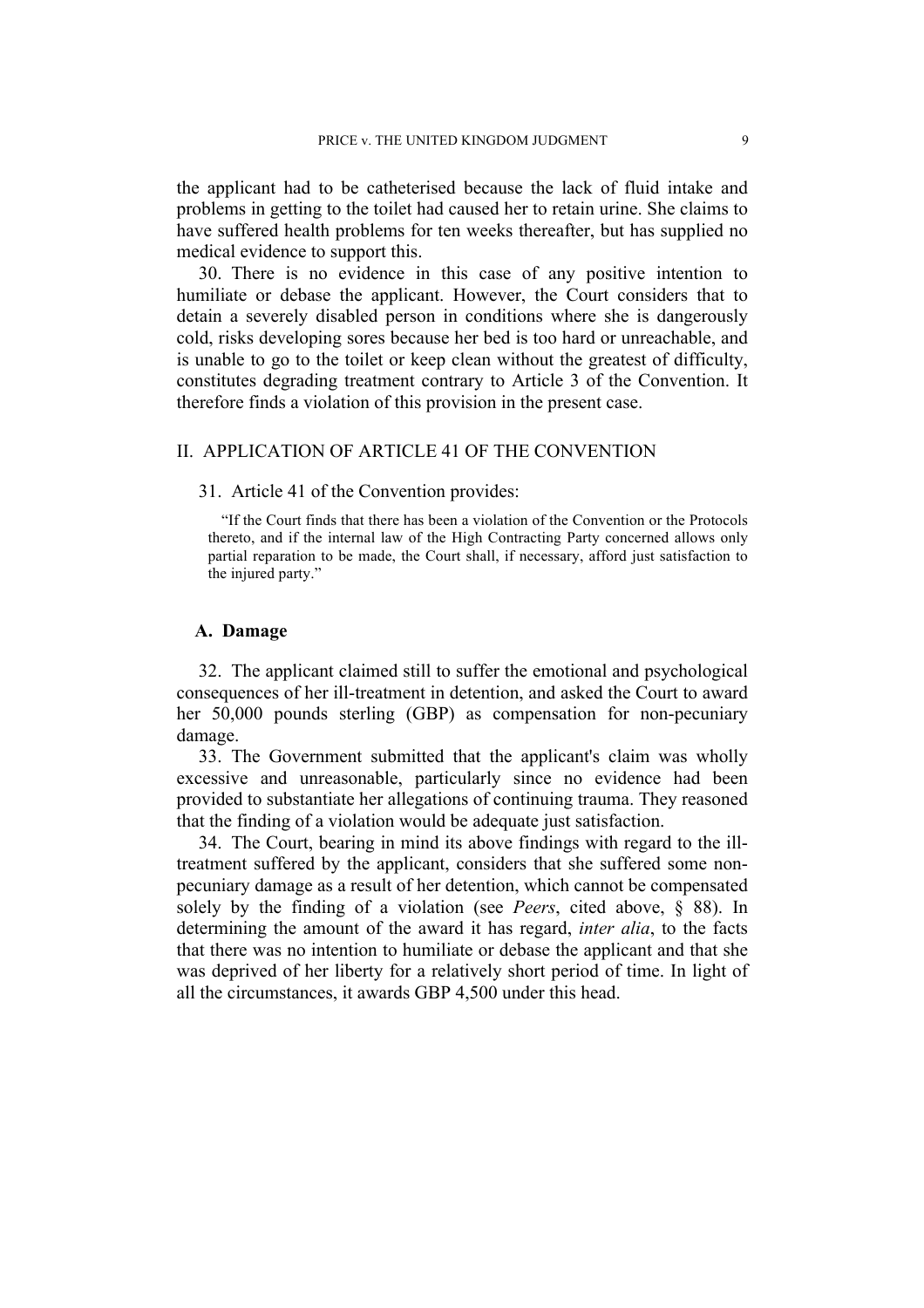#### **B. Costs and expenses**

35. The applicant claimed legal costs and expenses of GBP 4,000 for the Convention proceedings. The Government made no comments in relation to this claim.

36. The Court considers that the applicant's claim for costs is reasonable and awards it in full, plus any value-added tax which may be chargeable, less the amounts already paid in legal aid by the Council of Europe.

#### **C. Default interest**

37. According to the information available to the Court, the statutory rate of interest applicable in the United Kingdom at the date of adoption of the present judgment is 7.5% per annum.

## FOR THESE REASONS, THE COURT UNANIMOUSLY

1. *Holds* that there has been a violation of Article 3 of the Convention;

2. *Holds*

(a) that the respondent State is to pay the applicant, within three months from the date on which the judgment becomes final according to Article 44 § 2 of the Convention, the following amounts, plus any valueadded tax that may be chargeable;

(i) GBP 4,500 (four thousand five hundred pounds sterling) in respect of non-pecuniary damage;

(ii) GBP 4,000 (four thousand pounds sterling) in respect of costs and expenses, less FRF 5,300 (five thousand three hundred French francs) to be converted into pounds sterling at the rate of exchange applicable on the date of delivery of this judgment;

(b) that simple interest at an annual rate of 7.5% shall be payable from the expiry of the above-mentioned three months until settlement;

3. *Dismisses* the remainder of the applicant's claim for just satisfaction.

Done in English, and notified in writing on 10 July 2001, pursuant to Rule 77 §§ 2 and 3 of the Rules of Court.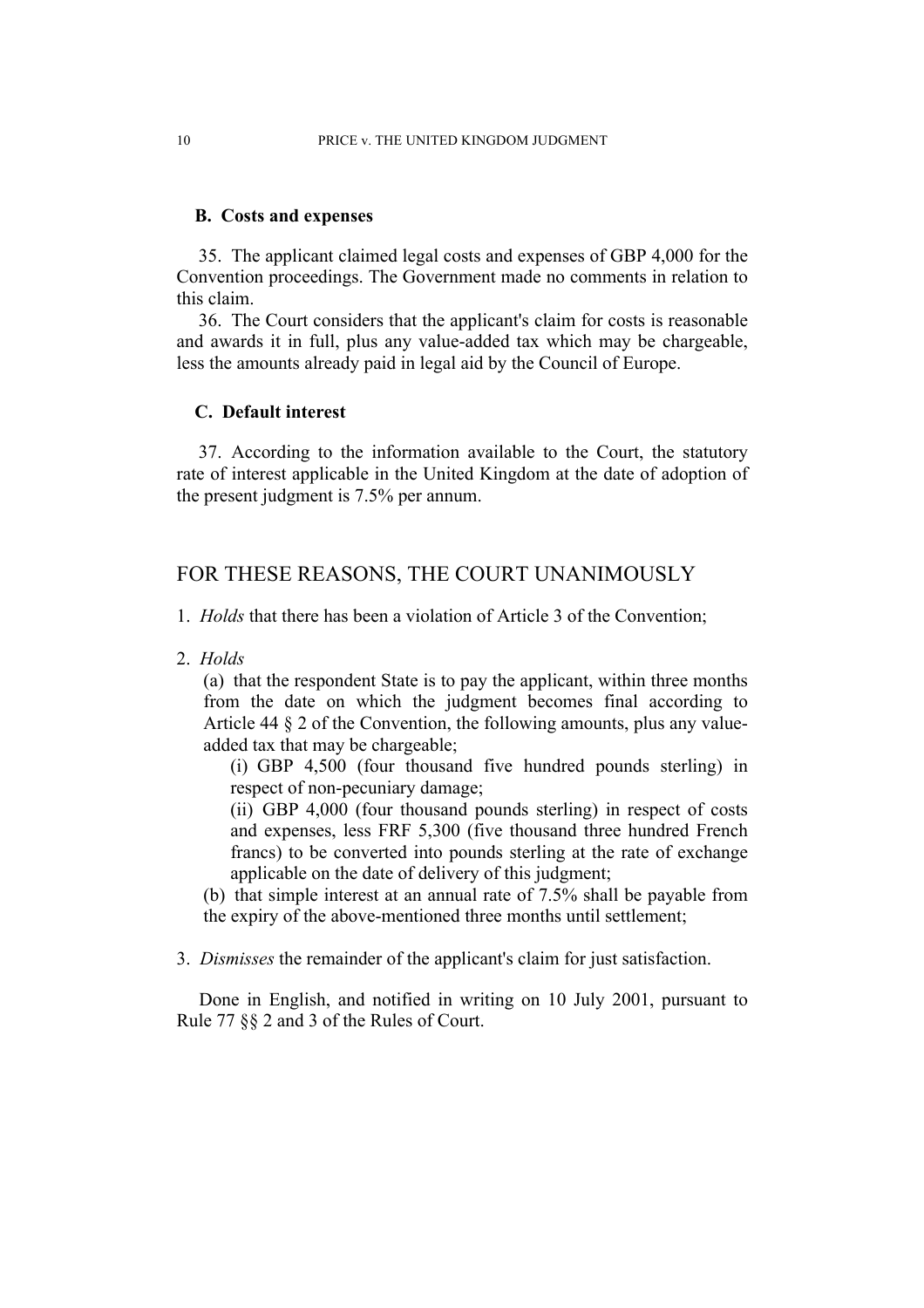S. DOLLÉ J.-P. COSTA Registrar President

In accordance with Article 45 § 2 of the Convention and Rule 74 § 2 of the Rules of Court, the following separate opinions are annexed to this judgment:

(a) separate opinion of Sir Nicolas Bratza joined by Mr Costa;

(b) separate opinion of Mrs Greve.

J.-P.C. S.D.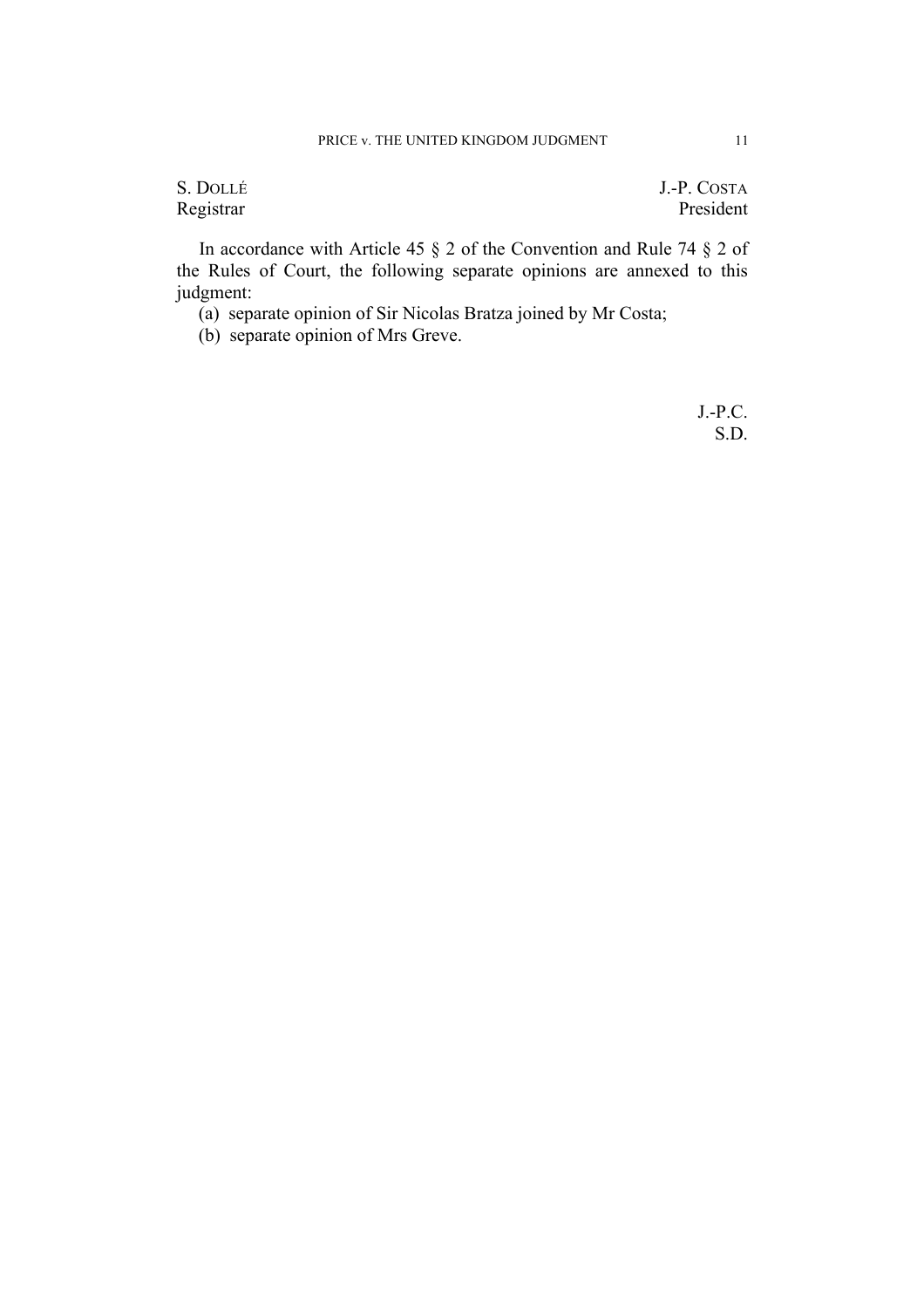# SEPARATE OPINION OF JUDGE BRATZA JOINED BY JUDGE COSTA

I fully agree that there has been a violation of the applicant's rights under Article 3 of the Convention and only wish to make clear that in my view the primary responsibility for what occurred lies not with the police or with the prison authorities who were charged with the care of the applicant during her period of detention, but with the judicial authorities who committed the applicant to an immediate term of imprisonment for contempt of court.

While there appear on the material before the Court to have been certain failings in the standard of care provided by the police and prison authorities, these stemmed in large part from the lack of preparedness on the part of both to receive and look after a severely handicapped person in conditions which were wholly unsuited to her needs. On the other hand, I can see no justification for the decision to commit the applicant to an immediate term of imprisonment without at the very least ensuring in advance that there existed both adequate facilities for detaining her and conditions of detention in which her special needs could be met.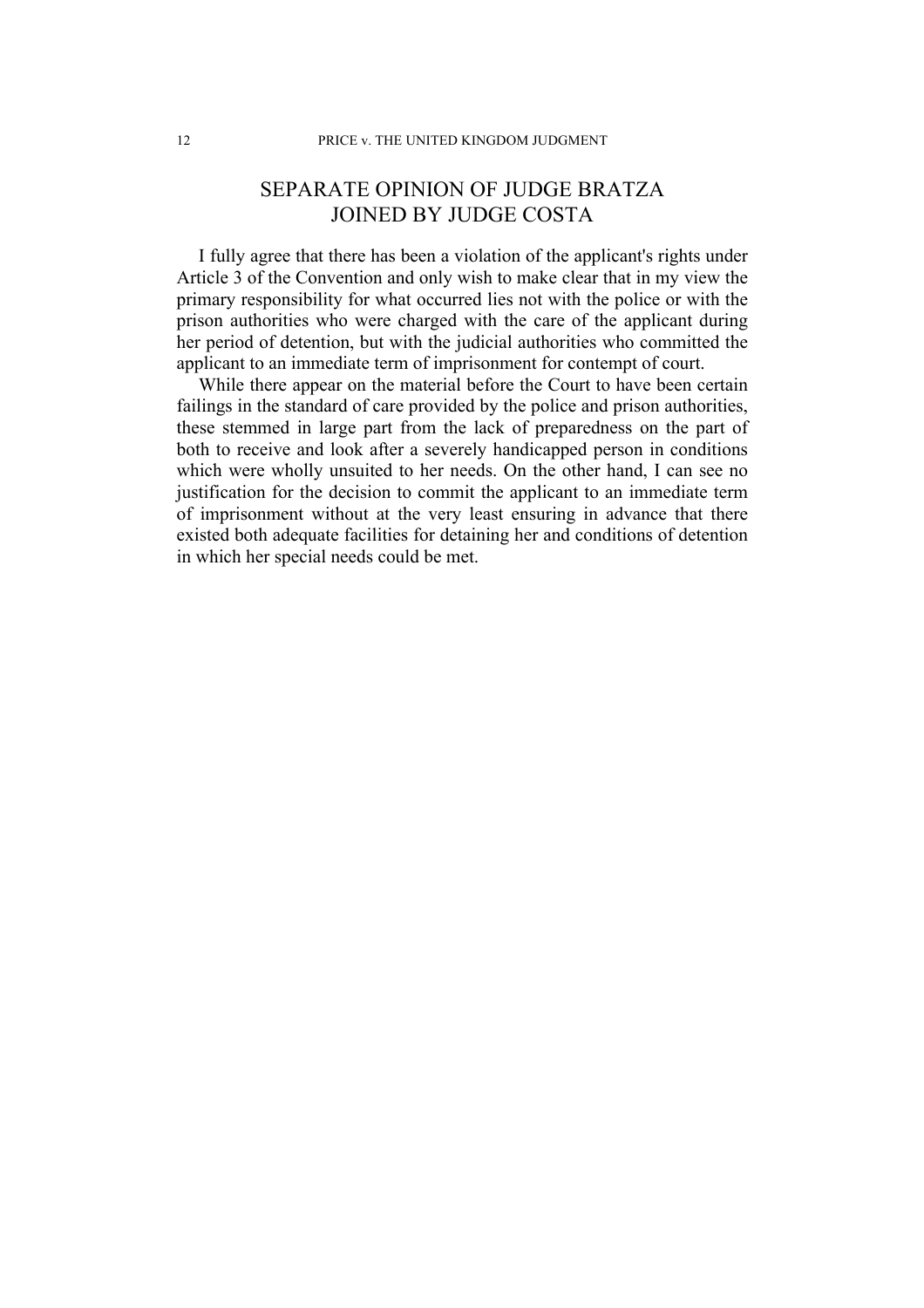## SEPARATE OPINION OF JUDGE GREVE

I fully agree with my colleagues that there has been a violation of the applicant's rights under Article 3 of the Convention. Since, in my opinion, however, the case raises serious and also new issues within a core area of the Court's mandate, I would like to add a few points.

In this case there is a lack of immediate compatibility between the applicant's situation as such and detention in any ordinary prison facility. The applicant is confined to her wheelchair and has an extensive need for assistance, to the extent that at night she is unable to move enough to keep a normal human body temperature if the room in which she stays is not specially heated or, as *in casu*, she is not wrapped, not just in blankets, but in a space blanket.

In this the applicant is different from other people to the extent that treating her like others is not only discrimination but brings about a violation of Article 3. As for the prohibition of discrimination, see *Thlimmenos v. Greece* ([GC], no. 34369/97, § 44, ECHR 2000-IV), which reads:

"The Court has so far considered that the right under Article 14 not to be discriminated against in the enjoyment of the rights guaranteed under the Convention is violated when States treat differently persons in analogous situations without providing an objective and reasonable justification ... However, the Court considers that this is not the only facet of the prohibition of discrimination in Article 14. The right not to be discriminated against in the enjoyment of the rights guaranteed under the Convention is also violated when States without an objective and reasonable justification fail to treat differently persons whose situations are significantly different."

It is obvious that restraining any non-disabled person to *the applicant's level of ability to move and assist herself*, for even a limited period of time, would amount to inhuman and degrading treatment – possibly torture. In a civilised country like the United Kingdom, society considers it not only appropriate but *a basic humane concern* to try to improve and compensate for the disabilities faced by a person in the applicant's situation. In my opinion, these compensatory measures come to form part of the disabled person's physical integrity. It follows that, for example, to prevent the applicant, who lacks both ordinary legs and arms, from bringing with her the battery charger to her wheelchair when she is sent to prison for one week, or to leave her in unsuitable sleeping conditions so that she has to endure pain and cold – the latter to the extent that eventually a doctor had to be called – is in my opinion a violation of the applicant's right to physical integrity. Other events in the prison amount to the same.

The applicant's disabilities are not hidden or easily overlooked. It requires no special qualification, *only a minimum of ordinary human empathy*, to appreciate her situation and to understand that to avoid unnecessary hardship – that is, hardship not implicit in the imprisonment of